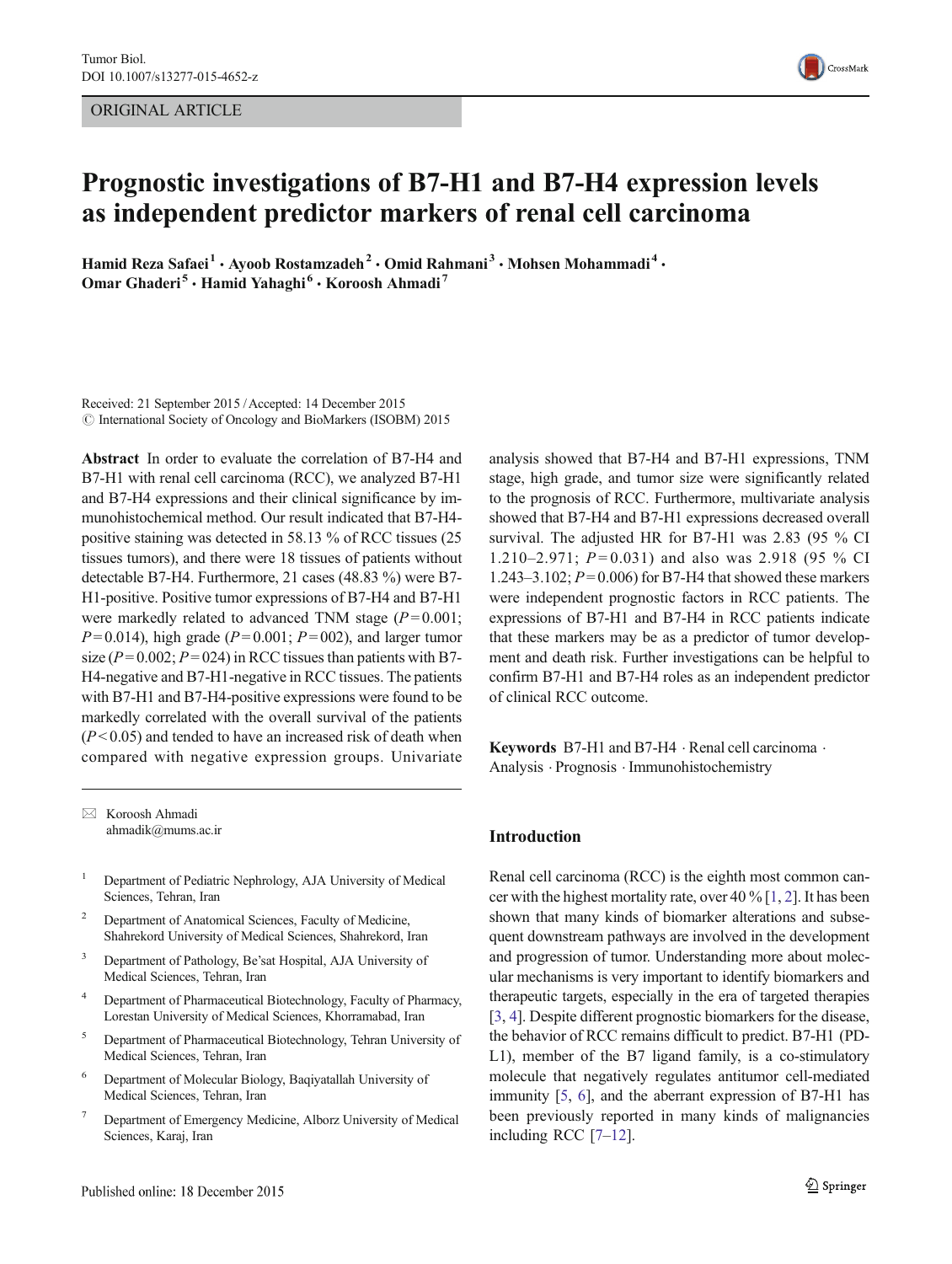Moreover, the overexpression of B7-H1 was reported in carcinomas of the lung, ovary, breast, colon and renal cells, and also in melanoma and glioblastoma, and has been ob-served to impair antitumor T cell immunity [[6](#page-4-0), [11](#page-4-0)–[14](#page-4-0)]. B7-H1 has been reported to have a stimulator function in vivo tumor regression in different models of murine cancer [[15,](#page-4-0) [16\]](#page-4-0). B7-H4 is known as a member of the B7 ligand family that is a negative regulator of T cell cell-mediated immunity [\[17\]](#page-4-0). It has been previously indicated that B7-H4 protein ligand expression was increased in the lung, breast, and ovarian cancer [\[17](#page-4-0)–[19\]](#page-4-0). A Previous study has reported the cytoplasmic and membranous staining of B7-H4 in invasive carcinomas in different kinds of ovarian tumors [\[20](#page-4-0)]. It has been reported that the expression levels of both B7-H4 and B7- H1 are associated with higher risk of death in RCC patients [\[21\]](#page-4-0).

Therefore, the aim of this investigation was to assess the clinical significance of B7-H1 and B7-H4 in renal cell carcinoma.

## Materials and methods

In this study, the medical records of 43 RCC tissues were collected from patients who underwent radical or partial nephrectomy at Tehran and Shiraz hospitals between 2008 and 2013 (Fig. 1). Furthermore, adjacent normal tissue specimens were evaluated. The pathologic characteristics studied included tumor size, distant metastases at nephrectomy (M), the 2002 TNM stage groupings, and nuclear grade. Moreover, the clinical factors studied included age and sex. The clinical features were summarized in Table [1.](#page-2-0) The overall survival of patients was defined as the time elapsed from surgery to death.

### Immunohistochemistry

Immunohistochemistry was done using 4-μm formalin-fixed paraffin-embedded tissue sections and then dewaxed in xylene, rinsed in graded ethanol, and followed by rehydration by using distilled water. Antigen retrieval was performed using heating tissue slides in ethylenediaminetetra acetic acid (EDTA) 1 mmol/L (pH 8) to 121 °C using a Digital Decloing Chamber (Biocare Medical, Concord, CA, USA), after cooling to 90 °C (incubation was done for 5 min). Then, the sections were treated with a peroxidase blocking solution to block endogenous peroxidase activity. The sections' incubation was done in 1:100 dilution of mouse anti-B7-H1 monoclonal antibody (clone 5H1) and mouse antihuman B7-H4 monoclonal antibody (clone hH4.1), respectively. The slides were incubated with a horseradish peroxidase-conjugated anti-biotin antibody. DAB was used as the chromogen, and slides were counterstained with hematoxylin. The tumor cell percentages (positive B7-H4 and B7-H1 staining) were quantified in 5  $\%$  increments. Tumors with  $\leq$  5  $\%$  of tumor staining were assigned into negative expression.

## Statistical analysis

All variables were analyzed using the SPSS 19.0 (SPSS Inc., Chicago, IL, USA). The correlation of expression with clinicopathological features in patients was studied using  $X^2$ . Survival curves were plotted using the Kaplan-Meier method and analyzed by the log-rank test. Univariate and multivariate Cox regression analyses were applied to assess the survival. Statistical analysis was considered to be statistically significant  $P < 0.05$ .

# Results

### Immunohistochemical staining results

B7-H4 and B7-H1 staining displayed a heterogeneous staining pattern with a median level of staining of 20 and 25 % (range 10–100 %; 5–90 %). The patients were assigned into positive or negative groups based on whether B7-H1 and B7- H4 were present or absent. Our result indicated that B7-H4 positive staining was detected in 58.13 % of RCC tissues (25 tissues tumors), and there were 18 tissues of patients without detectable B7-H4. Furthermore, 21 cases (48.83 %) were B7-



Fig. 1 Immunohistochemical staining of B7-H1 and B7-H4 and their correlation with survival in RCC. a–d Representative immunohistochemical staining of the positive and negative expressions of RCC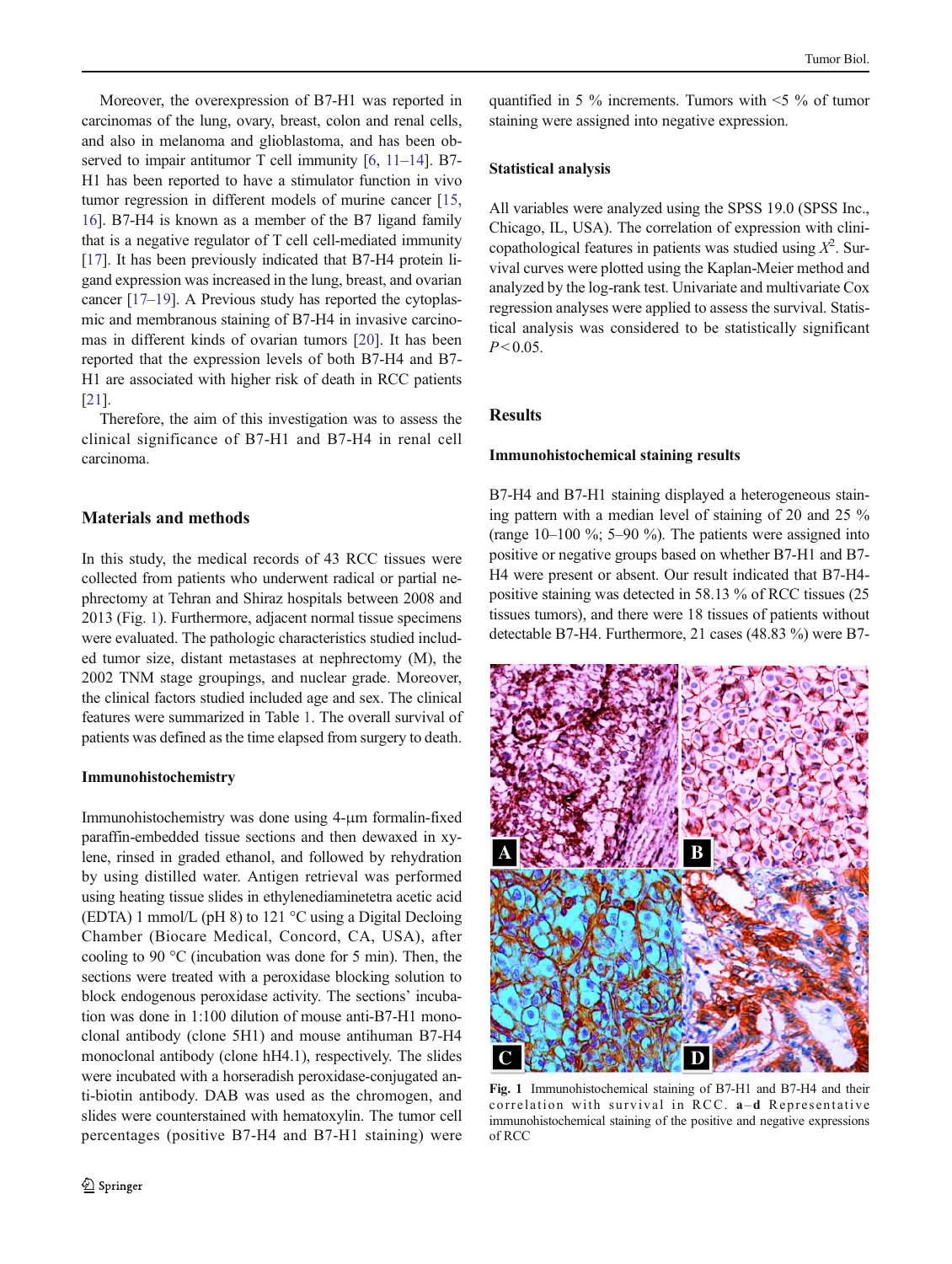<span id="page-2-0"></span>Table 1 Clinical and pathologic features by tumor B7-H4 and B7- H1 expressions

| Parameter                            | Number<br>43 | <b>B7-H4</b>         |                      | $P$ value of<br><b>B7-H4</b> | $B7-H1$              |                      | $P$ value<br>$of B7-H1$ |
|--------------------------------------|--------------|----------------------|----------------------|------------------------------|----------------------|----------------------|-------------------------|
|                                      |              | Positive<br>$(n=25)$ | Negative<br>$(n=18)$ |                              | Positive<br>$(n=21)$ | Negative<br>$(n=22)$ |                         |
| Age                                  |              |                      |                      | 0.591                        |                      |                      | 0.325                   |
| < 55                                 | 20           | 12                   | 8                    |                              | $\overline{7}$       | 13                   |                         |
| $\geq$ 55                            | 23           | 13                   | 10                   |                              | 14                   | 9                    |                         |
| <b>Sex</b>                           |              |                      |                      | 0.542                        |                      |                      | 0.641                   |
| Male                                 | 21           | 10                   | 11                   |                              | 8                    | 13                   |                         |
| Female                               | 22           | 15                   | 7                    |                              | 13                   | 9                    |                         |
| Primary tumor size,<br>centimeter    |              |                      |                      | 0.002                        |                      |                      | 0.024                   |
| $<$ 5                                | 18           | 8                    | 10                   |                              | $\tau$               | 11                   |                         |
| $5$ to $<$ 7                         | 14           | 8                    | 6                    |                              | 6                    | 8                    |                         |
| $\geq$ 7                             | 11           | 9                    | $\overline{2}$       |                              | 8                    | 3                    |                         |
| Distant metastases at<br>nephrectomy |              |                      |                      | 0.129                        |                      |                      | 0.251                   |
| pM0                                  | 28           | 15                   | 13                   |                              | 16                   | 12                   |                         |
| Pm1                                  | 15           | 10                   | 5                    |                              | 5                    | 10                   |                         |
| TNM stage groupings                  |              |                      |                      | 0.001                        |                      |                      | 0.014                   |
| ${\rm I/II}$                         | 25           | 11                   | 14                   |                              | 10                   | 15                   |                         |
| <b>III/IV</b>                        | 18           | 14                   | $\overline{4}$       |                              | 11                   | $\tau$               |                         |
| Nuclear grade                        |              |                      |                      |                              |                      |                      |                         |
| $\mathbf{1}$                         | 14           | 6                    | 8                    | 0.001                        | 3                    | 11                   | 0.002                   |
| $\overline{c}$                       | 8            | 5                    | 3                    |                              | $\overline{4}$       | $\overline{4}$       |                         |
| 3                                    | 10           | 6                    | $\overline{4}$       |                              | $\tau$               | 3                    |                         |
| $\overline{4}$                       | 11           | 8                    | 3                    |                              | 7                    | $\overline{4}$       |                         |

H1-positive. Only 6 tissues of 20 adjacent tissues showed positive B7-H4 expression. There was no or very weak B7- H1 staining in the adjacent normal tissue specimens. The positive tumor expression of B7-H4 and B7-H1 were significantly correlated with advanced TNM stage  $(P=0.001)$ ;  $P= 0.014$ ), high grade ( $P= 0.001$ ;  $P= 002$ ), and larger tumor size ( $P = 0.002$ ;  $P = 024$ ) in RCC tissues compared with patients with B7-H4-negative and B7-H1-negative in RCC tissues (Table 1).

### Combination of B7-H1 and B7-H4-positive staining

Our result indicated that tumors with B7-H1-positive staining were more likely to be B7-H4-positive in comparison with tumors tissues that showed to be B7-H1-negative  $(P=0.006)$ . B7-H1/B7-H4-positive staining tissues were markedly more likely to have adverse clinical and pathological characteristics.

# Positive B7-H1 and B7-H4 expressions are correlated with poor overall survival

Kaplan-Meier survival and log-rank analysis were done to evaluate the relationship of B7-H4 and B7-H1 expressions with the survival of patients. The patients with B7-H1 and B7-H4-positive expressions were found to be markedly correlated with the overall survival of the patients  $(P< 0.05)$  and tended to have an increased risk of death when compared with negative expression groups. Univariate analysis indicated that B7-H4 and B7-H1 expressions, TNM stage, high grade, and tumor size were significantly correlated with the prognosis of RCC (Table [2](#page-3-0)). Furthermore, multivariate analysis showed that B7-H4 and B7-H1 expressions decreased overall survival. The adjusted HR for B7-H1 was 2.83 (95 % CI 1.210–2.971;  $P = 0.031$ ) and also was 2.918 (95 % CI 1.243–3.102;  $P = 0.006$ ) for B7-H4, that showed these markers were independent prognostic factors in RCC patients (Table [2\)](#page-3-0).

## Discussion

The aberrant expression of B7-H1 has been previously ob-served in various malignancies including RCC [\[7](#page-4-0)–[12\]](#page-4-0). Furthermore, the overexpression of B7-H1 has been indicated in carcinomas of the lung, ovary, breast, colon, renal cells, melanoma, and glioblastoma, and has been observed to impair antitumor T cell immunity [[6,](#page-4-0) [11](#page-4-0)–[14\]](#page-4-0). B7-H1 has been found to have stimulator function in vivo tumor regression in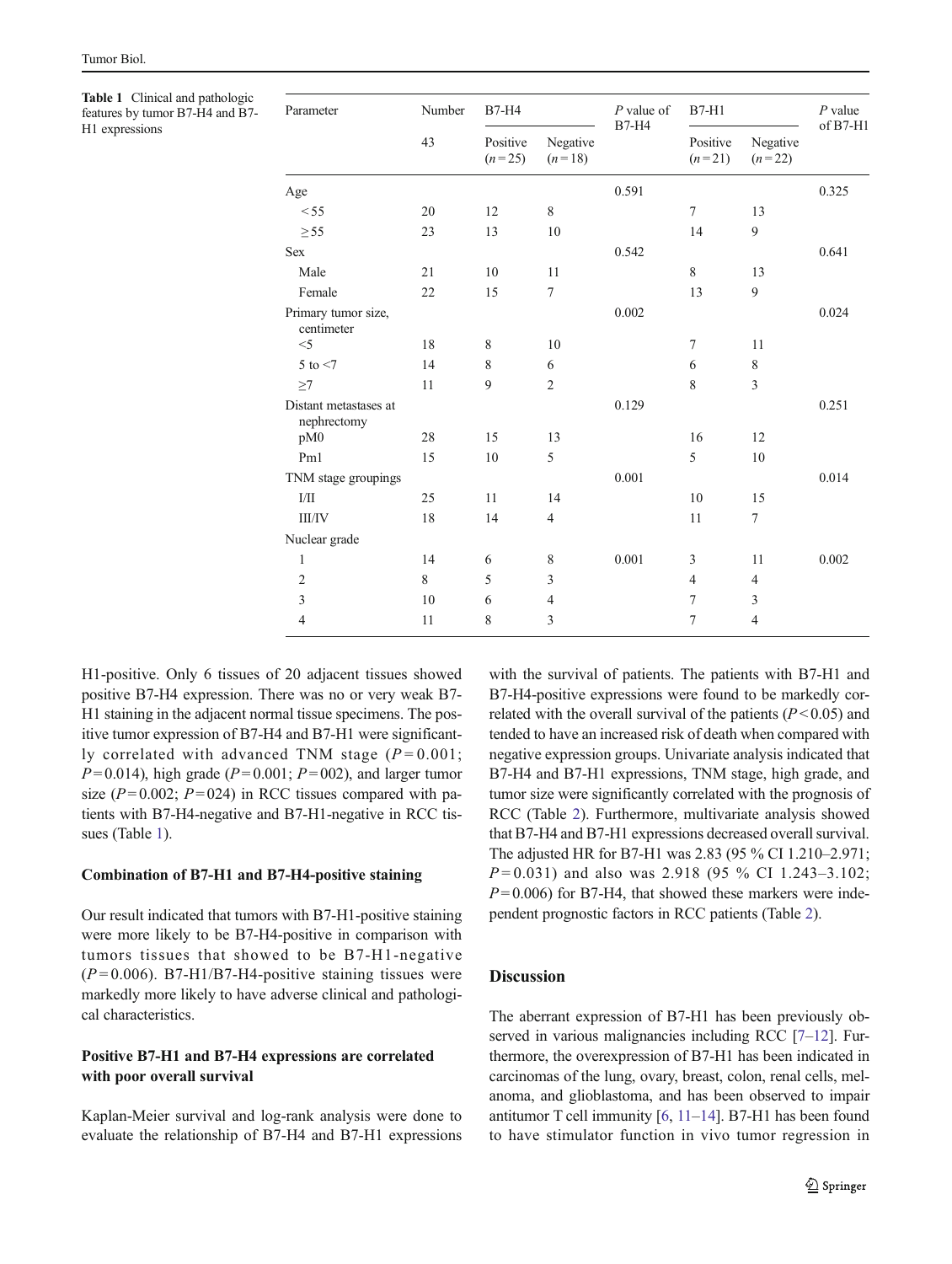<span id="page-3-0"></span>Table 2 Cox regression analysis of prognostic factors for overall survival in RCC patients

|                                      |           | Univariate        |           |           | Multivariate      |            |  |
|--------------------------------------|-----------|-------------------|-----------|-----------|-------------------|------------|--|
|                                      | <b>HR</b> | 95 % CI           | $P$ value | <b>HR</b> | 95 % CI           | $P$ Value* |  |
| B7-H4 expression                     | 2.832     | $(1.134 - 3.723)$ | 0.003     | 2.918     | $(1.243 - 3.102)$ | 0.006      |  |
| Age                                  | 0.732     | $(0.534 - 1.521)$ | 0.513     | 0.910     | $(0.623 - 1.742)$ | 0.647      |  |
| <b>Sex</b>                           | 1.03      | $(0.892 - 2.071)$ | 0.315     | 1.142     | $(0.723 - 1.891)$ | 0.352      |  |
| Primary tumor size, centimeter       | 2.791     | $(1.035 - 3.631)$ | 0.006     | 2.723     | $(1.127 - 3.04)$  | 0.002      |  |
| TNM stage                            | 2.90      | $(1.09 - 3.537)$  | 0.011     | 2.562     | $(1.190 - 2.971)$ | 0.02       |  |
| Distant metastases at<br>nephrectomy | 1.573     | $(0.871 - 2.21)$  | 0.231     | 1.152     | $(0.712 - 1.623)$ | 0.312      |  |
| Nuclear grade                        | 2.811     | $(1.321 - 3.629)$ | 0.007     | 2.623     | $(1.318 - 3.024)$ | 0.01       |  |
| B7-H1 expression                     | 2.781     | $(1.125 - 3.621)$ | 0.008     | 2.83      | $(1.210 - 2.971)$ | 0.031      |  |
|                                      |           |                   |           |           |                   |            |  |

95 % CI indicates 95 % confidence interval

 $*P < 0.05$ 

different models of murine cancer [\[15](#page-4-0), [16\]](#page-4-0). The expression of tumor-associated B7-H1 is related to poor prognosis and high grade of malignancy. The blockade of tumor-related B7-H1 has been reported to elevate tumor regression in vivo in different kinds of murine tumor transplants [[6](#page-4-0), [14](#page-4-0)–[16](#page-4-0)]. In the present study, we found that 21 cases (48.83 %) were B7- H1-positive. There was no or very weak B7-H1 staining in the adjacent normal tissue specimens. The positive tumor expression of B7-H1 was significantly linked to advanced TNM stage, high grade, and larger tumor size in RCC tissues compared with patients with B7-H1-negative in RCC tissues.

The patients with B7-H1-positive expression tended to have an increased risk of death when compared with negative expression groups. Univariate analysis indicated that B7-H1 expressions, TNM stage, high grade, and tumor size were significantly correlated with the prognosis of RCC. Furthermore, multivariate analysis showed that B7-H1 expressions decreased overall survival, and this marker was an independent prognostic factor in RCC patients.

In this study, we provided evidence that the positive expression of B7-H1 is associated with adverse clinical and pathologic characteristics in renal cell carcinoma. This finding is in agreement with a previous finding that indicated TNM stage and nuclear grade are clinical predictors of outcome in patients suffering from RCC [\[22](#page-4-0), [23](#page-4-0)]. The aberrant expression of B7-H1 has been reported in human RCC and low expres-sion of B7-H1 in overall survival [[12,](#page-4-0) [24](#page-4-0)]. Survival rate by mentioned predictive indices among patients with RCC, but tends to be variable, indicating the heterogeneous behavior of RCC [[24\]](#page-4-0). Hence, our result indicated that tumor B7-H1 expression is independently associated with the risk of cancer progression. The expression of tumor-associated B7-H1 is related to poor prognosis and high grade of malignancy [\[14](#page-4-0)–[16\]](#page-4-0). Moreover, it has been shown that B7-H1 expression could be a prognostic factor independent in many kinds of malignancy such as colorectal cancer and RCC [\[12,](#page-4-0) [23](#page-4-0), [25\]](#page-4-0).

It has been reported that the expression levels of B7-H1 are associated with greater risk of death in patients with RCC tumors [[21\]](#page-4-0).

Moreover, our result indicated that B7-H4-positive staining was detected in 58.13 % of RCC tissues. Only 6 tissues of 20 adjacent normal tissues showed positive B7-H4 expression. The positive tumor expression of B7-H4 was significantly correlated with advanced TNM stage, high grade, and larger tumor size in RCC tissues compared with patients with B7- H4-negative in RCC tissues.

In the present study, the patients with B7-H4-positive expression was found to be markedly correlated with the overall survival of the patients and tended to have an increased risk of death when compared with negative expression groups. Univariate analysis indicated that B7-H4 expression, TNM stage, high grade, and tumor size were significantly correlated with the prognosis of RCC. Furthermore, multivariate analysis showed that high expression of B7-H4 is related to the decrease of overall survival. The adjusted HR for B7-H4 showed that this marker was an independent prognostic factor in RCC patients. B7-H4 has been shown to be overexpressed in various kinds of tumors, including, non-small cell lung breast, ovarian cancers, and lobular breast cancer, etc., compared to normal tissues [[19](#page-4-0), [26,](#page-4-0) [27\]](#page-4-0). Previous study has reported that the cytoplasmic and membranous patterns of B7-H4 staining were detected only in invasive carcinomas in various forms of ovarian tumors [\[20\]](#page-4-0). Thus, the overexpression of B7-H4 may make it an effective target for facilitating antitumoral immunotherapeutic responses in malignant tissues. Previous studies indicated that B7-H4 may negatively regulate T cell responses [\[17](#page-4-0)]. Furthermore, it has been suggested that B7-H4 has a direct role in preventing apoptosis in tumor cell. The overexpression of B7-H4 can elevate tumor development in SCID in ovarian cancer cell lines. It was shown that the knockdown of B7-H4 mRNA and expression of protein can elevate intracellular caspase activity in the SKBR3 cell line of breast cancer